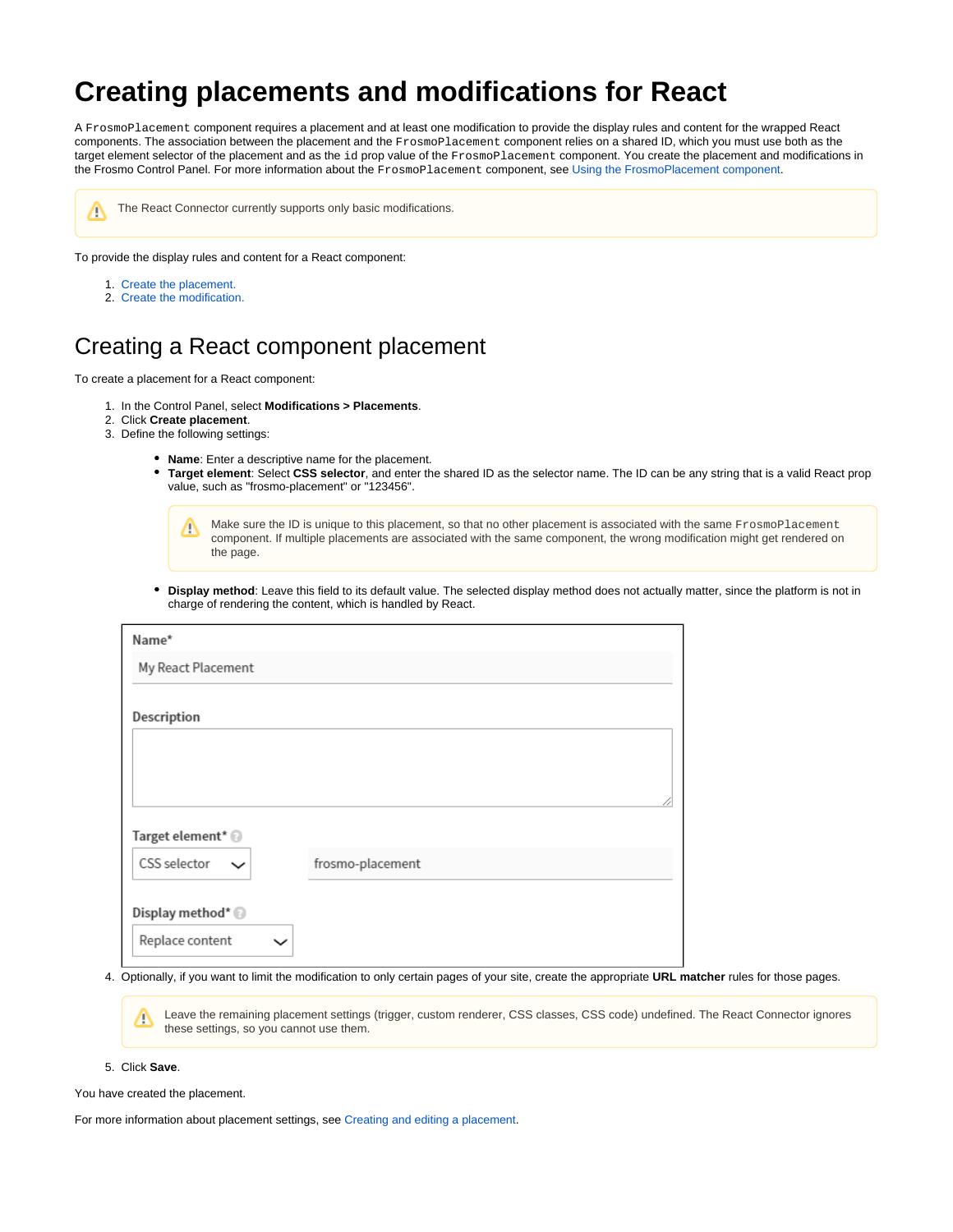## Creating a React component modification

To create and activate a modification for a React component:

- 1. In the Control Panel, select **Modifications > Overview**.
- 2. Click **Create modification**.
- 3. Enter a descriptive name for the modification, [select the modification case,](https://docs.frosmo.com/display/ui/Creating+and+editing+a+modification#Creatingandeditingamodification-Selectingthemodificationcase) and click **Create**.

| Name*                                                                                                                                       |  |
|---------------------------------------------------------------------------------------------------------------------------------------------|--|
| My React Modification                                                                                                                       |  |
| A/B test<br>Test two or more content variations for the same modification.                                                                  |  |
| Multi-armed bandit<br>Test multiple content variations for the same modification, and dynamically select the best-<br>performing variation. |  |
| Personalization<br>Create personalized content.                                                                                             |  |
|                                                                                                                                             |  |
| <b>Cancel</b><br><b>Create</b>                                                                                                              |  |

The **Basic settings** view opens.

4. Select the placement for the modification: a. In the **Placement** section, click **Select placement**.

| Placement*                                     |  |  |
|------------------------------------------------|--|--|
| <b>Selected placement:</b><br>Select placement |  |  |

b. Select the placement you created above.

| Search placements                            | <b>Create placement</b> | Sort by: ID (creation time) $\vee$ |
|----------------------------------------------|-------------------------|------------------------------------|
| Expand all / Collapse all                    |                         |                                    |
| My React Placement<br>8503                   |                         |                                    |
| Header - All Pages<br>8058                   |                         |                                    |
| <b>Recommendation - Product Page</b><br>7283 |                         |                                    |

## c. Click **Save**.

5. Optionally, define the content for the modification:

You only need to define the content if you want it hosted in the Frosmo Platform. If the content is hosted in a CMS or in the React ⊗ application, skip this step.